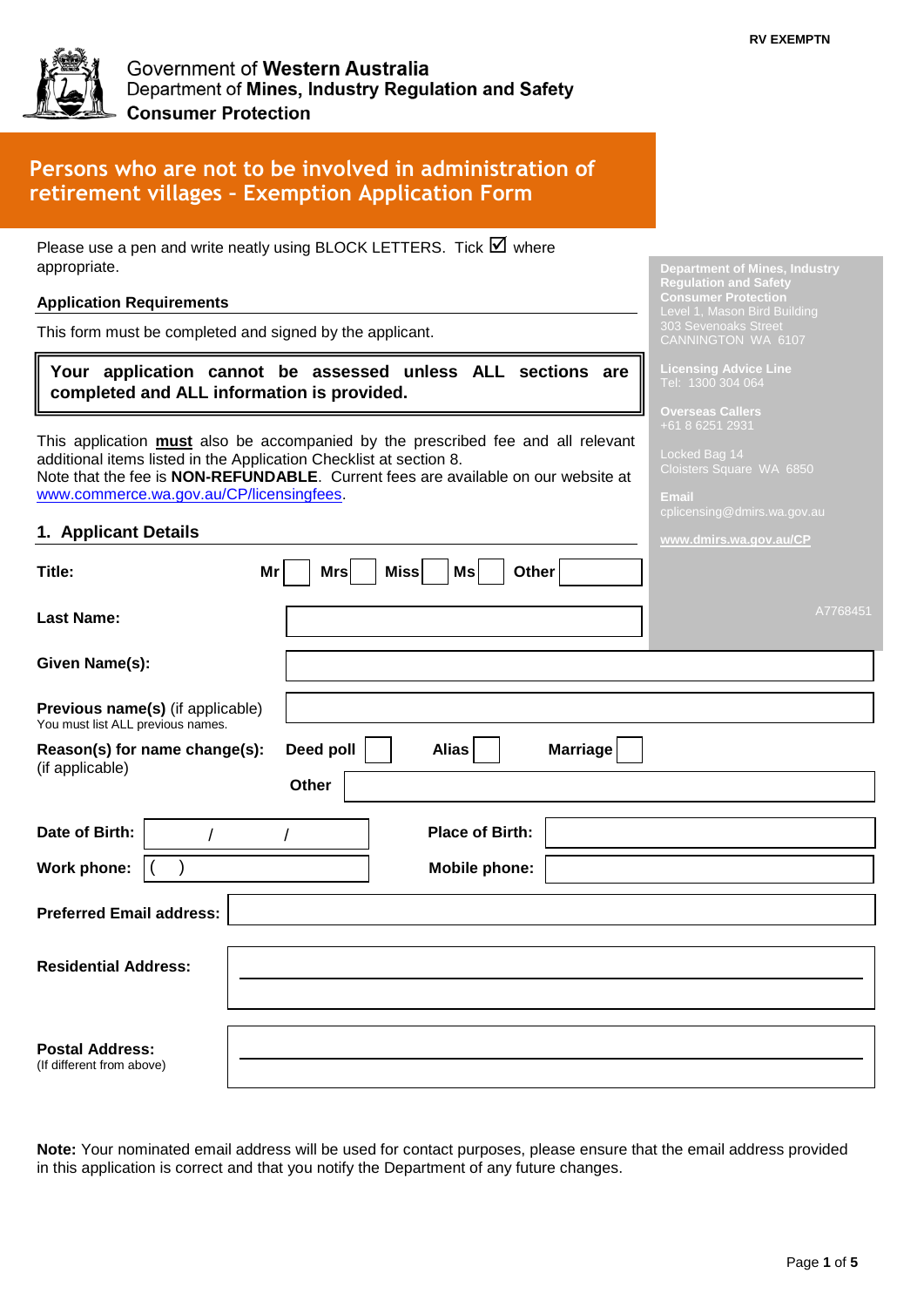# **2. Details of Employment or Engagement in Retirement Village**

**Name of Retirement Village:**

**Your position title:**

Provide a comprehensive summary of your role below, specifically including whether you:

- are involved in financial management/oversight of the retirement village; and/or
- have contact with village residents as part of your role.

**Attach** evidence from the employing entity of your duties and responsibilities e.g. a statement of your duties and responsibilities or, for director applicants, a copy of the corporation's constitution stipulating the duties of Officers.

## **3. Reason(s) for prohibition**

The reason for seeking an exemption is because I: **(Tick all that apply)**

| have been convicted, within or outside Western Australia, of an offence involving violence to another person<br>(a)<br>punishable on conviction by imprisonment for not less than 3 months. The conviction or my release from<br>custody (whichever is the later) occurred within the last five years.                     |  |
|----------------------------------------------------------------------------------------------------------------------------------------------------------------------------------------------------------------------------------------------------------------------------------------------------------------------------|--|
| have been convicted, within or outside Western Australia, of an offence involving fraud or dishonesty<br>(b)<br>punishable on conviction by imprisonment for not less than 3 months. The conviction or my release from<br>custody (whichever is the later) occurred within the last five years.                            |  |
| have been convicted, within or outside Western Australia, of an offence under The Criminal Code Chapter<br>(C)<br>XXXI or an offence that, if committed in Western Australia, would constitute such an offence. The conviction<br>or my release from custody (whichever is the later) occurred within the last five years. |  |
| (d) according to the Interpretation Act 1984 section 13D, am bankrupt or my affairs are under insolvency laws.                                                                                                                                                                                                             |  |
| am disqualified from managing corporations under the Corporations Act 2001 (Commonwealth) Part 2D.6<br>(e)<br>within the last five years.                                                                                                                                                                                  |  |
| within the last five years, was a director of, or concerned in the management of, a corporation, as defined in<br>(f)<br>the Corporations Act 2001 (Commonwealth) section 57A, when it was wound up otherwise than voluntarily.                                                                                            |  |

#### **4. Supplementary information/documentation**

If you ticked the box for **3(a), (b) and/or (c)**, you must attach a National Police check which is not more than three months old. The Commissioner may obtain Court Sentencing remarks regarding your conviction(s) to assist in assessing the application.

If you ticked the box **for 3(d), (e) and/or (f)**, it is likely that the Commissioner will access relevant information held by the Australian Securities and Investments Commission (ASIC) and obtain a credit history report.

Please provide the name and ACN of any companies associated with your nomination under box 3(e) and/or (f) in the table below.

| Name of company | <b>ACN</b> |
|-----------------|------------|
|                 |            |
|                 |            |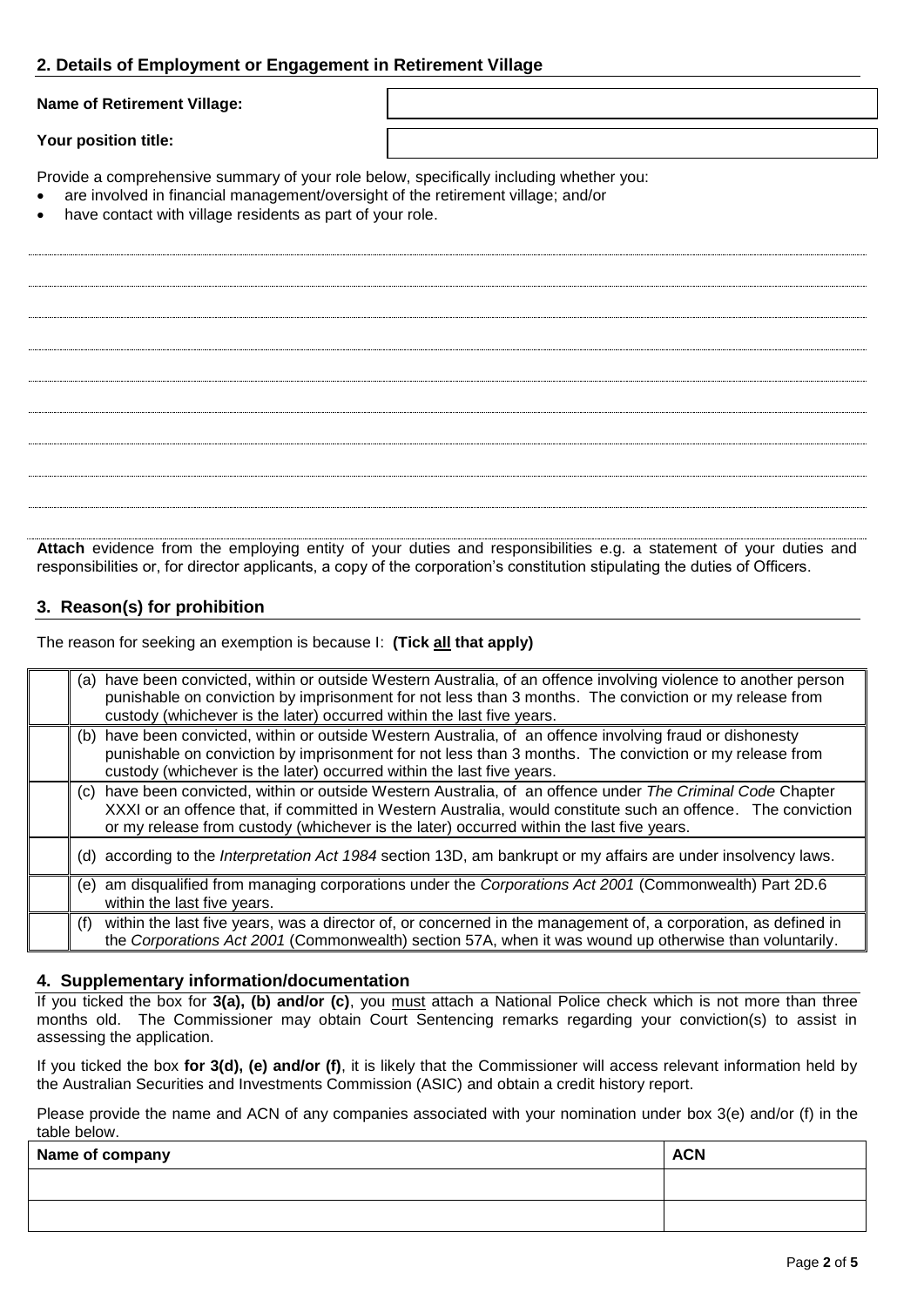# **5. Reasons for seeking exemption**

| Explain why, in your opinion, neither the wellbeing nor the financial interest of the residents will be at risk if you are concerned in the administration of the retirement village e.g. any mitigating circumstances. |  |  |  |
|-------------------------------------------------------------------------------------------------------------------------------------------------------------------------------------------------------------------------|--|--|--|
|                                                                                                                                                                                                                         |  |  |  |
|                                                                                                                                                                                                                         |  |  |  |
|                                                                                                                                                                                                                         |  |  |  |
|                                                                                                                                                                                                                         |  |  |  |
|                                                                                                                                                                                                                         |  |  |  |
|                                                                                                                                                                                                                         |  |  |  |
|                                                                                                                                                                                                                         |  |  |  |
|                                                                                                                                                                                                                         |  |  |  |
|                                                                                                                                                                                                                         |  |  |  |
|                                                                                                                                                                                                                         |  |  |  |
|                                                                                                                                                                                                                         |  |  |  |
|                                                                                                                                                                                                                         |  |  |  |
|                                                                                                                                                                                                                         |  |  |  |
|                                                                                                                                                                                                                         |  |  |  |
|                                                                                                                                                                                                                         |  |  |  |
|                                                                                                                                                                                                                         |  |  |  |
|                                                                                                                                                                                                                         |  |  |  |
|                                                                                                                                                                                                                         |  |  |  |
|                                                                                                                                                                                                                         |  |  |  |
|                                                                                                                                                                                                                         |  |  |  |
|                                                                                                                                                                                                                         |  |  |  |
|                                                                                                                                                                                                                         |  |  |  |
|                                                                                                                                                                                                                         |  |  |  |
|                                                                                                                                                                                                                         |  |  |  |
|                                                                                                                                                                                                                         |  |  |  |
|                                                                                                                                                                                                                         |  |  |  |
|                                                                                                                                                                                                                         |  |  |  |
|                                                                                                                                                                                                                         |  |  |  |
|                                                                                                                                                                                                                         |  |  |  |
|                                                                                                                                                                                                                         |  |  |  |
|                                                                                                                                                                                                                         |  |  |  |
|                                                                                                                                                                                                                         |  |  |  |
|                                                                                                                                                                                                                         |  |  |  |
|                                                                                                                                                                                                                         |  |  |  |
|                                                                                                                                                                                                                         |  |  |  |
|                                                                                                                                                                                                                         |  |  |  |
|                                                                                                                                                                                                                         |  |  |  |
|                                                                                                                                                                                                                         |  |  |  |
|                                                                                                                                                                                                                         |  |  |  |
|                                                                                                                                                                                                                         |  |  |  |
|                                                                                                                                                                                                                         |  |  |  |
|                                                                                                                                                                                                                         |  |  |  |
|                                                                                                                                                                                                                         |  |  |  |
|                                                                                                                                                                                                                         |  |  |  |
|                                                                                                                                                                                                                         |  |  |  |

If there is insufficient space, please attach a separate letter/document.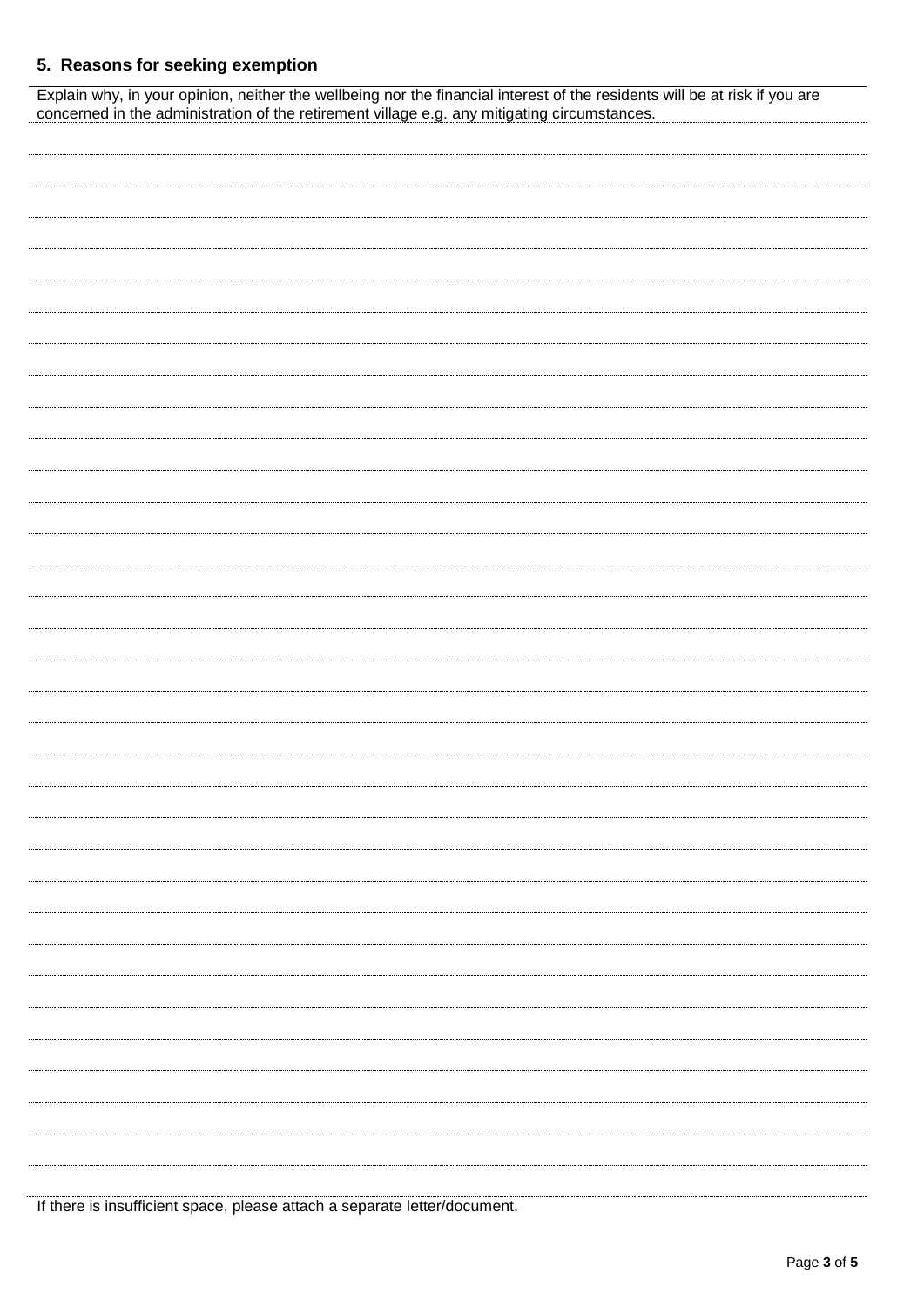#### **6. Important Information**

#### **National Police Check**

If you are required to attach to this application a National Police check, it must be in your full name and no more than three months old. The check must be either an original document or a certified copy. Please note we will not return original documents. A National Police check can be obtained through participating Australia Post outlets or by contacting an authorised agency listed on our website [\(www.commerce.wa.gov.au/CP/policechecks\)](http://www.commerce.wa.gov.au/CP/policechecks).

#### **False or Misleading information**

This application is made by statutory declaration under the *Oaths, Affidavits and Statutory Declarations Act 2005*. Any person who knowingly makes a statement that is false in a material particular in a statutory declaration is guilty of a crime and is liable to imprisonment for 5 years and a fine of \$24,000.

In addition, a person must not, in relation to an application under section 77C of the *Retirement Villages Act 1992*, give information orally or in writing that the person knows to be false or misleading in a material particular or likely to deceive in any way. A \$5,000 penalty applies.

#### **7. Declaration of Applicant and Authorisation to the Commissioner for Consumer Protection**

I, …………………………………………………………………………(full name), sincerely declare as follows: -

1. That the particulars and answers given in respect of this application are, to the best of my knowledge and belief, complete, correct and true and that the attachments hereto are what they purport to be.

2. In order to assist with the determination of this application, I authorise the Commissioner, or persons so directed, to obtain on my behalf any document, record, file or information, including but not limited to records relating to my criminal history, financial history or other relevant information.

3. I agree to do all things necessary, during the currency of this application, to assist the Commissioner in obtaining the above records upon request.

4. I understand, if I have provided false or misleading information in respect of this application, that the Commissioner may revoke this exemption in accordance with section 77C of the *Retirement Villages Act 1992* and that I am liable for a penalty of \$5,000 in accordance with the Retirement Villages Regulations.

This declaration is made under the *Oaths, Affidavits and Statutory Declarations Act 2005*.

| <b>Declared at (address)</b>                                   |        |                 |
|----------------------------------------------------------------|--------|-----------------|
| Dated this                                                     | day of | 20 <sup>1</sup> |
| Applicant's Signature                                          |        |                 |
| In the presence of:<br>Witness' Signature                      |        |                 |
| <b>Print Name of Witness</b>                                   |        |                 |
| Qualification as such a witness (e.g. JP, Public Servant, etc) |        |                 |

Refer to section 12 and schedule 2 of the *Oaths, Affidavits and Statutory Declarations Act 2005* for the list of Authorised Witnesses or visit www.commerce.wa.gov.au/CP/authorisedwitness

**Any person who knowingly makes a statement that is false in a material particular in a statutory declaration is guilty of a crime and is liable to imprisonment for 5 years and a fine of \$24,000.**